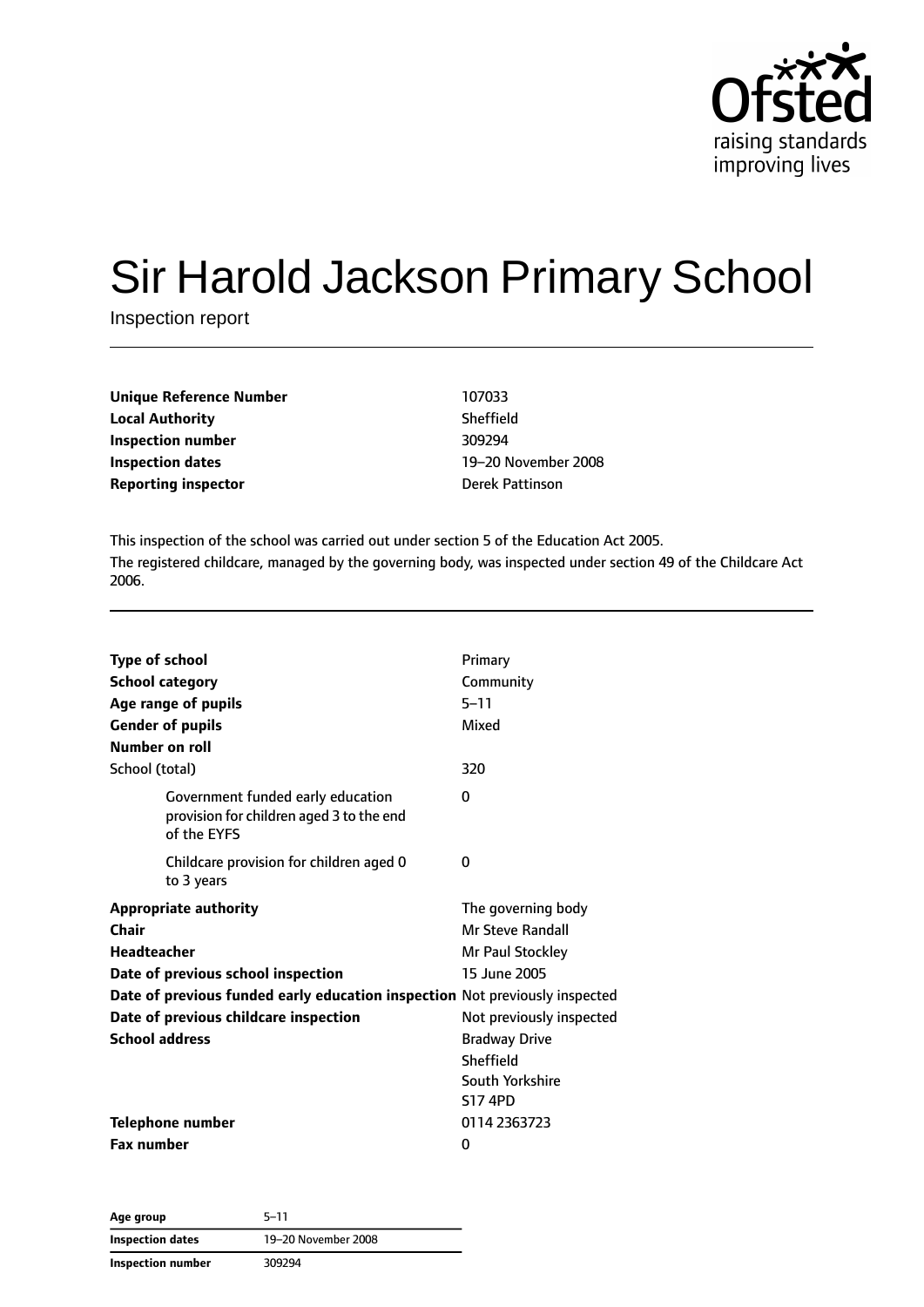.

<sup>©</sup> Crown copyright 2008

Website: www.ofsted.gov.uk

This document may be reproduced in whole or in part for non-commercial educational purposes, provided that the information quoted is reproduced without adaptation and the source and date of publication are stated.

Further copies of this report are obtainable from the school. Under the Education Act 2005, the school must provide a copy of this report free of charge to certain categories of people. A charge not exceeding the full cost of reproduction may be made for any other copies supplied.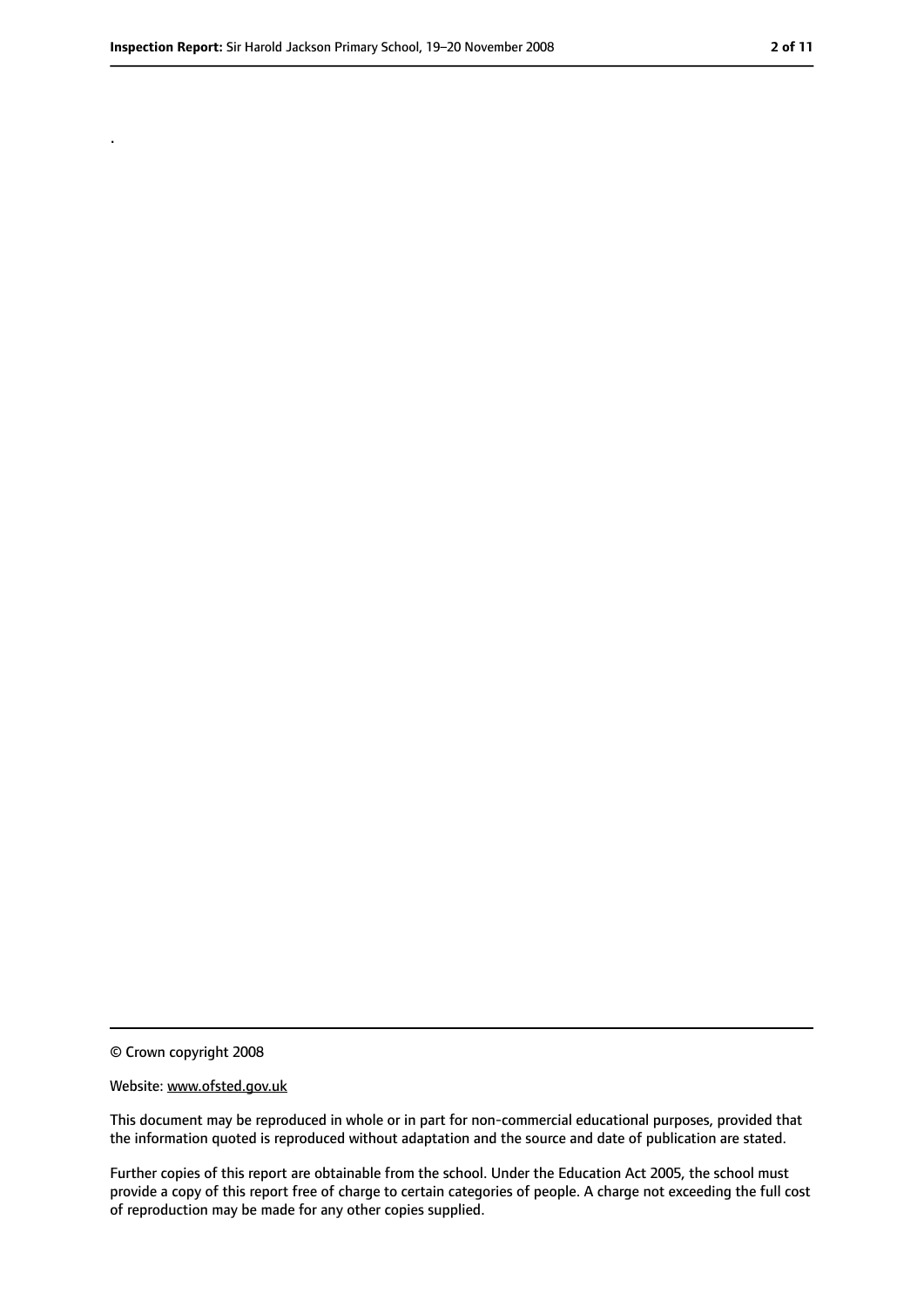# **Introduction**

The inspection was carried out by three Additional Inspectors.

#### **Description of the school**

This is a larger than average primary school situated to the south of Sheffield. Most pupils are of White British heritage. Over half live in the immediate area and an increasing number travel from further afield to attend. The proportions of pupils eligible for free school meals and from minority ethnic groups are much lower than the national averages. The proportion of pupils with learning difficulties and/or disabilities is below average. Children start school in the Early Years Foundation Stage (EYFS) in the term in which they become five years old. There is an after-school club on site, which is run by a private provider and did not form part of this inspection.

The school has achieved the Sports England Activemark, Artsmark and Healthy Schools Award and is a Creative Partnerships school.

#### **Key for inspection grades**

| Grade 1 | Outstanding  |
|---------|--------------|
| Grade 2 | Good         |
| Grade 3 | Satisfactory |
| Grade 4 | Inadequate   |
|         |              |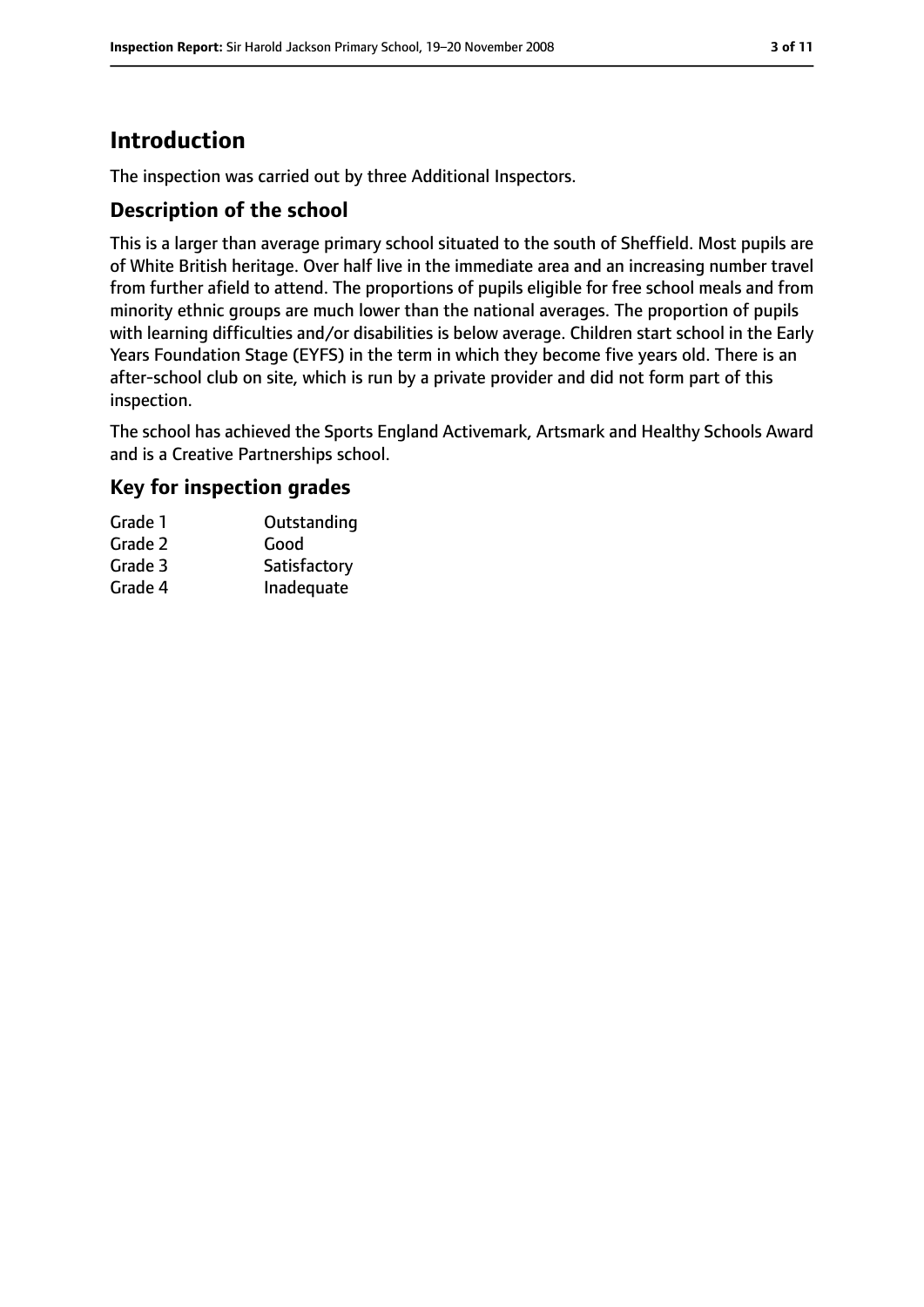# **Overall effectiveness of the school**

#### **Grade: 2**

This is a good school with particular strengths in the quality of its impressive curriculum and the outstanding personal development of its pupils. 'The school is moving from strength to strength,' is a typical parent comment. Its success owes much to strengths in leadership, management and teaching. Although a small number hold negative views, parents are overwhelmingly supportive of the school and appreciate the very good care the school takes of their children. The headteacher's high quality leadership has ensured that the school's track record of improvement is good. The school has a strong capacity for continued improvement.

When children enter Reception, their skills are above those expected and they learn well because of the good teaching and provision. Most pupils, including those with learning difficulties and/or disabilities and the small number of ethnic minority pupils, achieve well as they move through the school. This is because of good teaching, high quality support and very good relationships, all of which enhance pupils' learning. As a result, achievement is good and standards are mostly well above average by the time pupils leave the school at the end of Year 6. When teaching and learning are at their best, pupils 'learn through enjoyment' as the apt school motto states and there is a buzz of industrious activity. In a few lessons the pace is not brisk enough and pupils do not have sufficient time to work independently. Furthermore, teachers do not always use assessment information to match work to the precise needs of the most able pupils. Where these weaknesses occur, pupils' progress is slower.

As a result of the outstanding quality of pastoral care and support, pupils' personal development, including their spiritual, moral, social and cultural development, is excellent. This helps explain why many pupils demonstrate self-confidence and maturity in their attitudes and behave very well around school. The outstanding and increasingly creative curriculum ensures that most pupils love school and helps to explain their above average attendance. A kaleidoscope of enrichment opportunities including a wide range of visits, visitors, special events and very popular extra-curricular activities, bring learning to life. Furthermore, numerous links with different organisations help pupils develop important skills and enhance learning. Regular checks are made on what pupils know and understand. However, teachers do not always use learning targets and marking effectively to aid pupils' learning and help guide their academic performance. Consequently, pupils do not always have a good understanding of what they are learning and what they need to do to improve.

The headteacher leads the school well and has established an effective climate for sustained improvement. There is no complacency among senior managers, who strive to give pupils a good education. However, the school's checks on the quality of teaching do not focus enough on pupils' learning to help facilitate the best possible progress. The governing body plays its part in actively supporting the school and holding it to account. The Healthy Schools Award shows that it is successful in promoting the necessity for pupils to keep fit, healthy and safe. Pupils are prepared well for the world of work because important life skills are given strong emphasis. The school makes effective use of its resources and increasingly the many different skills of its workforce and provides good value for money.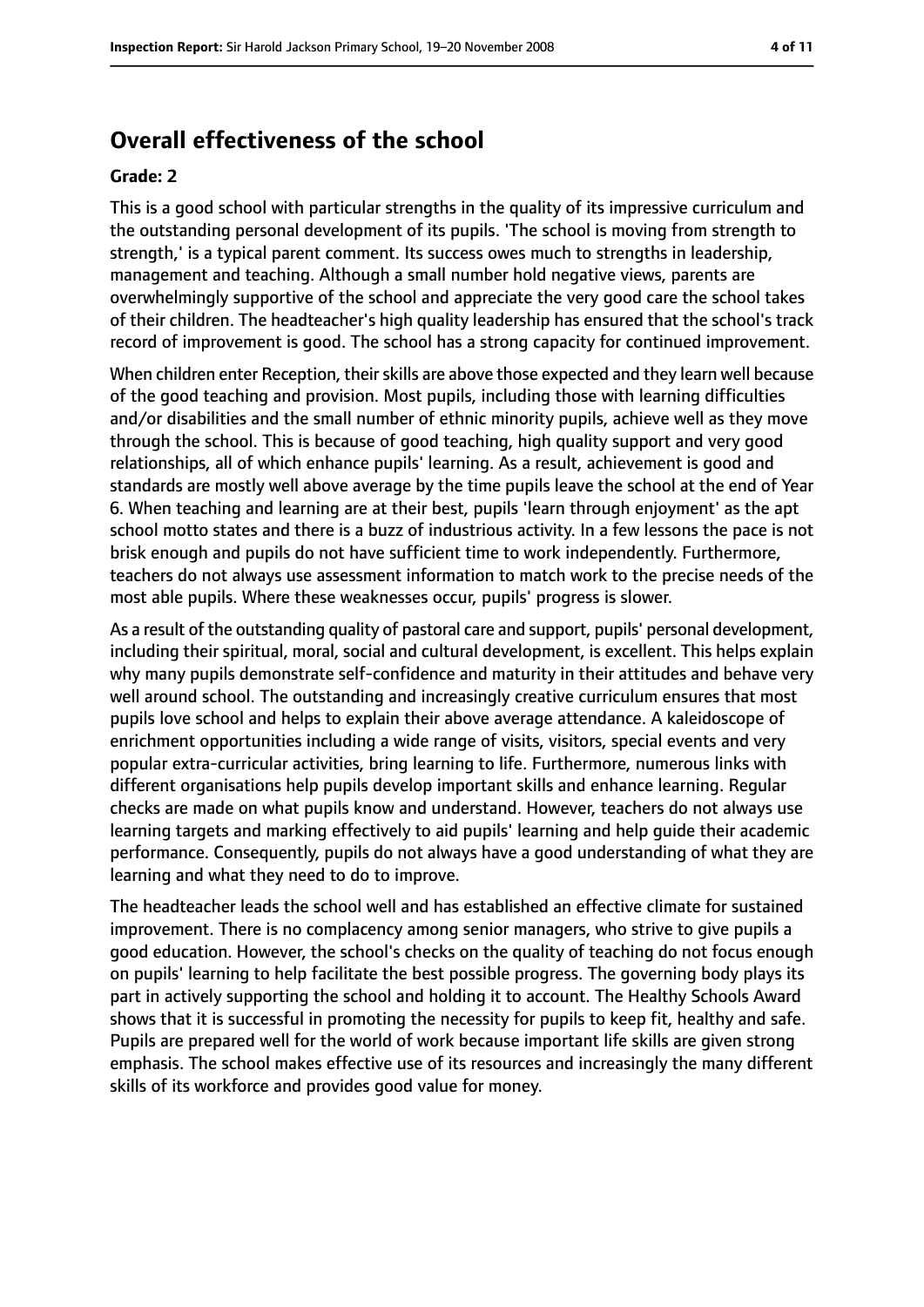# **Effectiveness of the Early Years Foundation Stage**

#### **Grade: 2**

The effective leadership and management of the EYFS, good quality teaching and learning, and very good relationships ensure that provision is good and children achieve well. Children's skills when they start in Reception are above those typical for their age. Children are well cared for in a spacious, safe and secure environment. As a result, they enjoy learning and behave very well. There is a good balance between teacher-led tasks and independent activities which encourage children to make choices and to take responsibility for their learning. Most activities are carefully planned to ensure that children derive maximum benefit. The well laid out areas for learning and good quality resources encourage children to investigate and explore. However, some areas of the classroom are insufficiently language rich to help boost learning. The outdoor area is used well as an extension of the classroom to help children learn. Very good induction arrangements for new children ensure that they respond well to the warm welcome they receive and settle quickly into planned routines. Teaching assistants make a good contribution to children's learning and personal development. They work effectively with the teacher to help children make good progress.

## **What the school should do to improve further**

- Make better use of assessment information to ensure that work is always challenging enough for the more able pupils.
- Ensure that all pupils are clear about what they are learning, know how well they are doing and what they must do to improve.

# **Achievement and standards**

#### **Grade: 2**

Pupils, including those with learning difficulties and/or disabilities and the very small number who speak English as an additional language, achieve well as they move through the school. Standards are mostly well above average. Since 2006, In Key Stage 1 standards have been rising since 2006, reflecting the good progress that most pupils make in Years 1 and 2. In the most recent national assessments at the end of Year 2, girls performed better than boys in writing, whereas boys performed better in mathematics. The school's own assessment data relating to the performance of Year 6 pupils in 2008, indicates that a much higher proportion of pupils reached both the expected level and the higher level than in the previous year. Standards in reading were higher than in writing, with girls doing better than boys in both reading and writing. The pupils reaching the expected level made very good progress between Year 2 and Year 6. However, despite recent improvements in the rates at which more able pupils are learning, the school recognises that their rates of progress are not yet as good as other groups because some work for them lacks sufficient challenge.

# **Personal development and well-being**

#### **Grade: 1**

Pupils enjoy coming to school, work hard and are friendly, polite, thoughtful and caring. Attendance is good and this reflects pupils' enjoyment of school. Pupils say that they feel safe and secure, and, despite the concerns of a small minority of parents, they are adamant that bullying is extremely rare and is dealt with quickly and effectively. Behaviour is outstanding. Pupils support one another, get along well together and work enthusiastically. They know how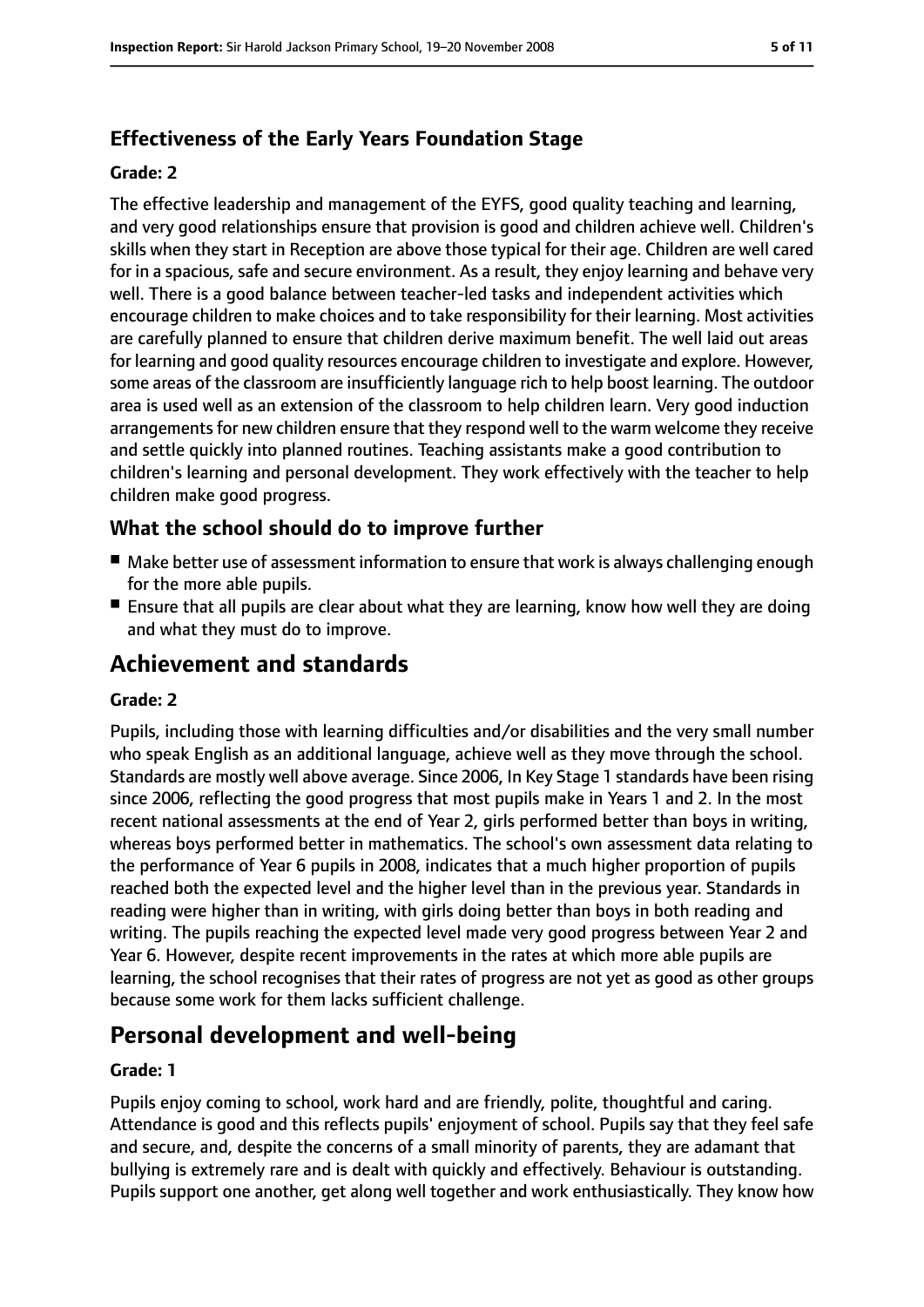to stay healthy. For example, they enjoy healthy lunches and make excellent use of the wide and varied opportunities to take part in physical exercise, both in the playground and after school. Pupils have excellent opportunities to contribute to the school community, for example as playground helpers and playground leaders. Pupils have a strongly developed awareness of the local and wider community, including how culturally diverse modern Britain is. They are aware of the needs of others, especially through links with a neighbouring special school. The school council gives pupils a strong voice and has a major influence on playground developments and improving the facilities in school. The development of their basic skills and events, for instance the 'World of Work' week, effectively help prepare pupils for their future lives.

# **Quality of provision**

# **Teaching and learning**

#### **Grade: 2**

Secure relationships, the effective management of pupils and the regular use of praise and encouragement are consistent features of the good teaching and learning. As a result, teachers make an important contribution to the good progress pupils make and the above average standards they reach. 'The approachable and committed staff have high expectations and generate enthusiasm,' is a typical parental comment. Classrooms are often lively and exciting places, where pupils are well motivated. Questions are usually used well to develop and check pupils' understanding and provoke thought. All pupils, particularly those with learning difficulties and/or disabilities, benefit from high quality support provided by committed teaching assistants. Furthermore, relatively new, but increasingly effective, procedures to track pupils' progress underpin lesson planning and give staff the necessary information to match work carefully to the abilities of most pupils. However, in some lessons progress is restricted because the pace is too slow, pupils do not have sufficient time to work independently and the more able pupils are not challenged well enough. Teachers are not always clear about what they want pupils to achieve and marking does not often guide pupils towards the next step in their learning.

## **Curriculum and other activities**

#### **Grade: 1**

The school's outstanding, increasingly creative and innovative curriculum is rich, varied, often exciting and brings learning to life. It seeks to involve pupils in directing their own learning to give them a greater 'voice' in its development. A diverse range of projects, such as 'Igniting Writing' and the Creative Partnership project 'Inside Out' and opportunities for pupils to access improvement programmes in mathematics, are helping to drive up standards. Information and communication technology (ICT) is used widely to support learning. Provision in music is outstanding. French is a popular subject and is strongly represented. High quality displays provide strong evidence of curriculum breadth and quality. The curriculum promotes community cohesion in the wider world very effectively. There is a very good range of well supported clubs and activities. These include sport and a wide variety of trips, including residential experiences for all pupils in Key Stage 2. These successfully promote the development of new skills and further extend pupils' learning. Strong links with the local specialist language college and a local special school further enrich the curriculum and contribute significantly to pupils' learning and their personal development.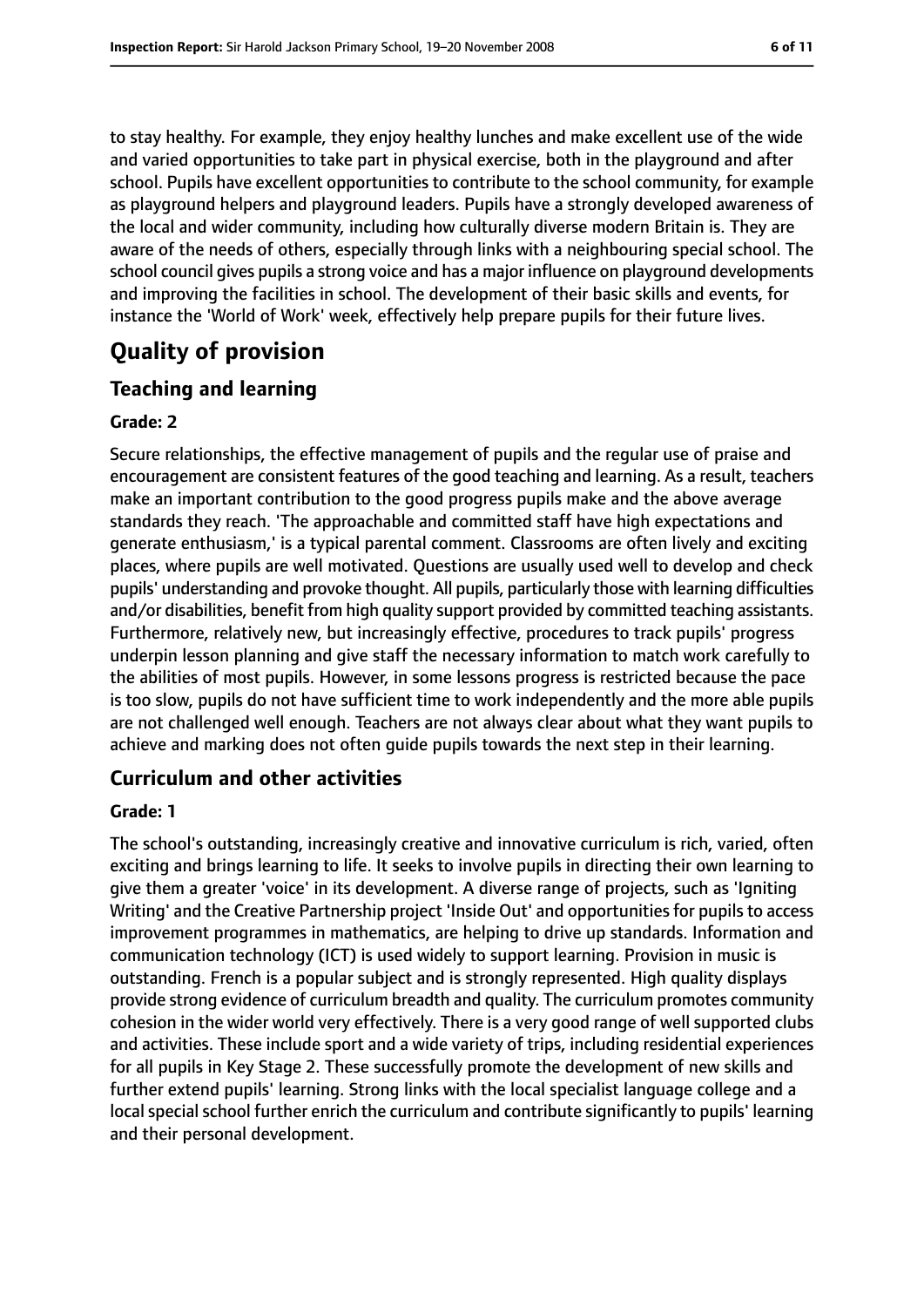#### **Care, guidance and support**

#### **Grade: 2**

Outstanding pastoral care lies at the heart of all that the school does. Excellent relationships ensure that all children feel safe and know where to turn to if they need help. The programme for promoting pupils' social and emotional learning, (SEAL) is used effectively to create a positive climate. Strategies to support vulnerable pupils are good. Pupils with learning difficulties and/or disabilities are rapidly identified and supported with sensitivity. Child protection and health and safety procedures meet statutory requirements, are secure, monitored regularly and applied rigorously. Staff have a good awareness of individual children and their family circumstances and pay close attention to the well-being of each pupil. Clear and consistently applied rules ensure that good attitudes and behaviour are rewarded. Pupils are very well prepared for their transfer to secondary school.

New systems to track pupils' progress are still being embedded, and although academic progress is carefully monitored, staff do not consistently use this information to identify the next steps in learning. Consequently, pupils are not always clear about their targets and do not always understand what they must do next to improve their work.

# **Leadership and management**

#### **Grade: 2**

Leadership and management are good and are key factors in the school's continued success. The headteacher, ably supported by his deputy headteacher, has played a pivotal role in maintaining and building further upon the school's successes since the last inspection. He knows the school well and is steadily developing shared responsibility and accountability. The school has a largely accurate, but in some areas a little overgenerous view of its own performance. Priorities for development are appropriate. Targets are realistic and challenging for all but the more able pupils. Data from national testsis now analysed closely to help teachers identify and overcome weaknesses in pupils' learning. Both issues from the last inspection have been successfully addressed. This is not a school that is happy to 'rest on its reputation'. It has demonstrated how it rigorously and effectively tackles areas of relative weakness, such as in boys' writing, indicating a strong capacity to improve further. Morale in the school is high and teamwork is a real strength. For example, all staff play a crucial role in monitoring the school's work and performance. Leadership is further enhanced by the governors of the school, who are supportive and challenging and play a full part in holding the school to account. The governing body is also taking a lead in seeking to develop local community cohesion among all parents and carers of pupils of the school to ensure that all are fully supportive of its ambitions.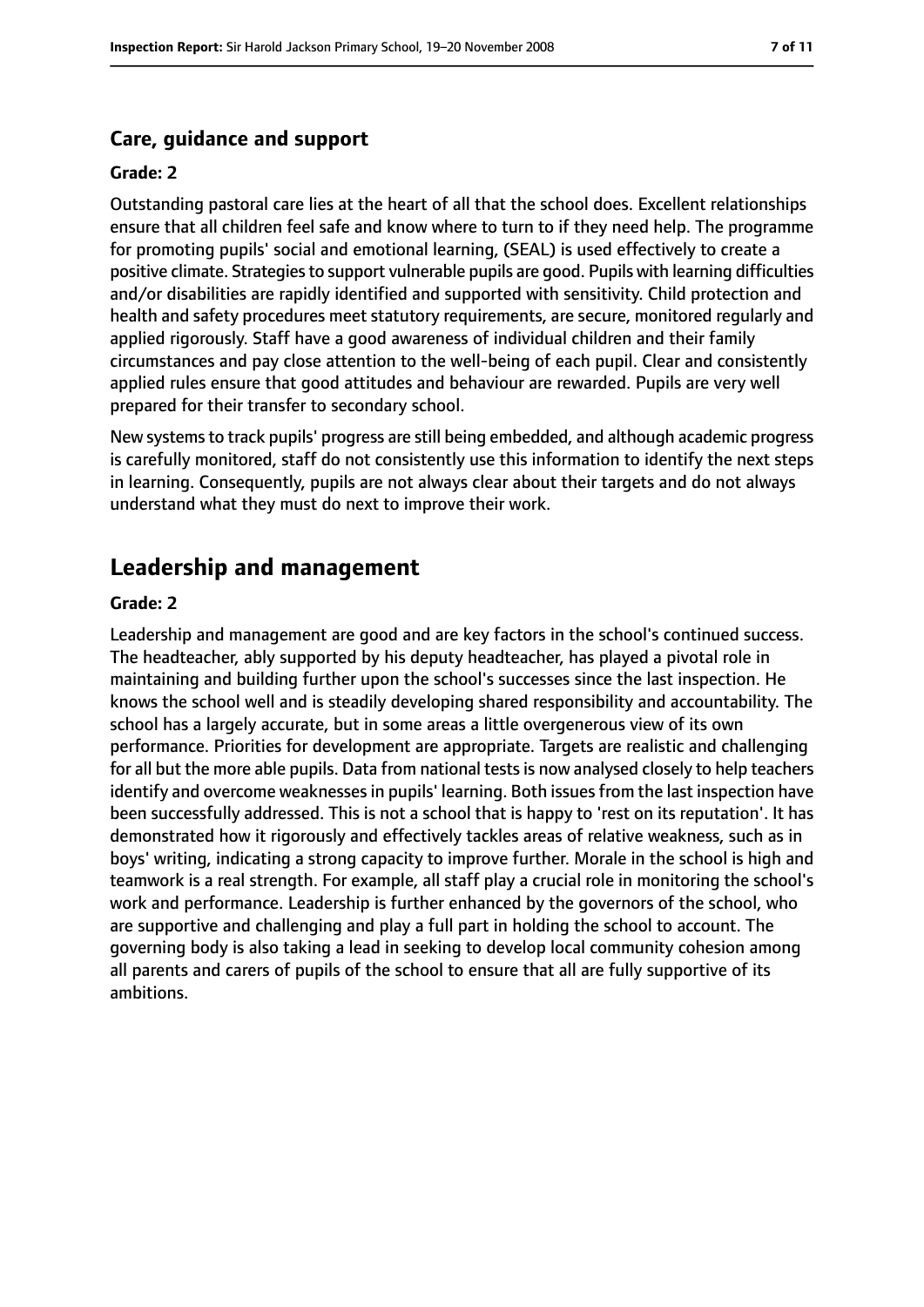**Any complaints about the inspection or the report should be made following the procedures set out in the guidance 'Complaints about school inspection', which is available from Ofsted's website: www.ofsted.gov.uk.**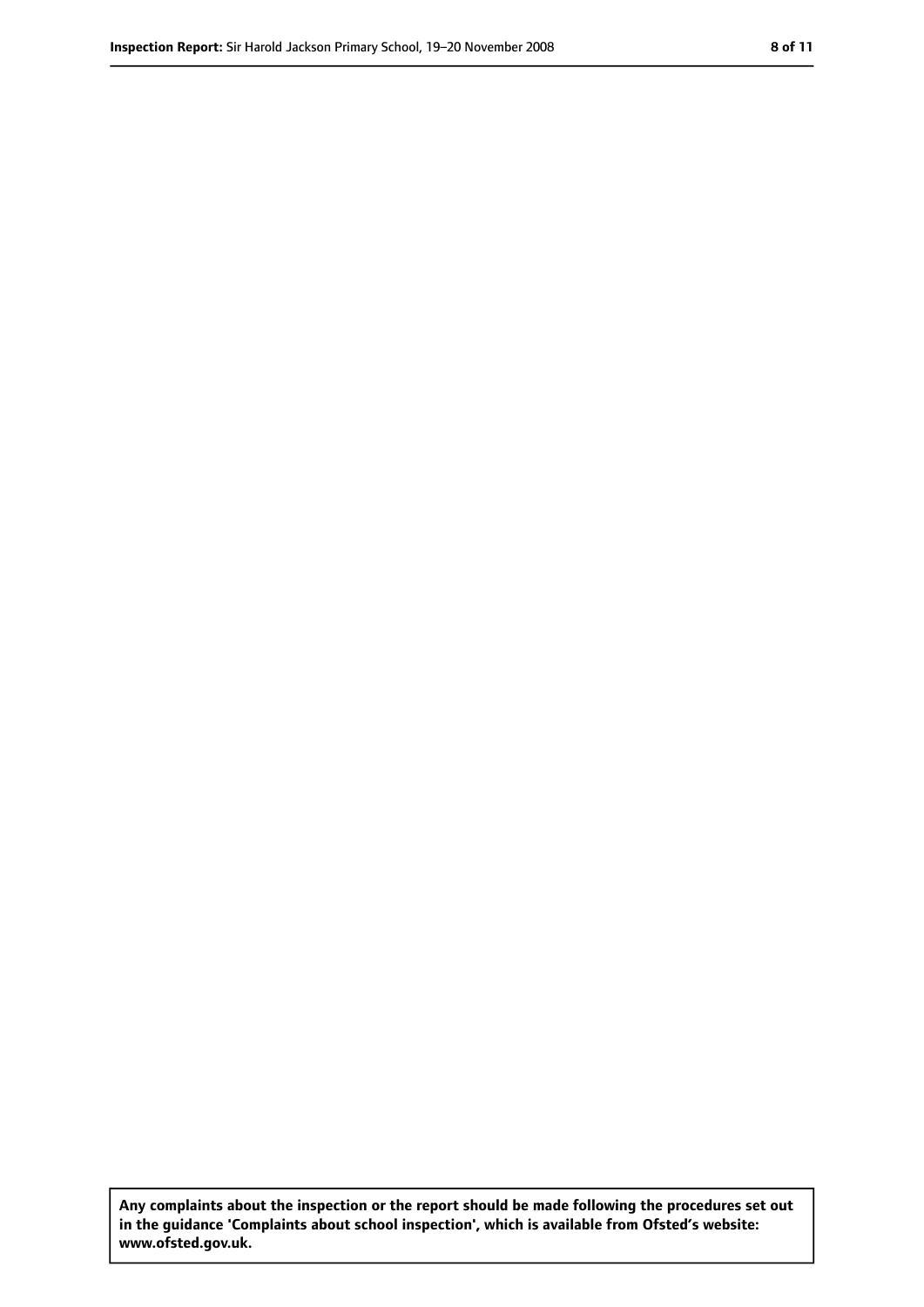# **Inspection judgements**

| Key to judgements: grade 1 is outstanding, grade 2 good, grade 3 satisfactory, and | <b>School</b>  |
|------------------------------------------------------------------------------------|----------------|
| arade 4 inadequate                                                                 | <b>Overall</b> |

#### **Overall effectiveness**

| How effective, efficient and inclusive is the provision of<br>education, integrated care and any extended services in meeting the<br>needs of learners? |     |
|---------------------------------------------------------------------------------------------------------------------------------------------------------|-----|
| Effective steps have been taken to promote improvement since the last<br>inspection                                                                     | Yes |
| How well does the school work in partnership with others to promote learners'<br>well being?                                                            |     |
| The capacity to make any necessary improvements                                                                                                         |     |

# **Effectiveness of the Early Years Foundation Stage**

| How effective is the provision in meeting the needs of children in the<br><b>EYFS?</b>       |  |
|----------------------------------------------------------------------------------------------|--|
| How well do children in the EYFS achieve?                                                    |  |
| How good are the overall personal development and well-being of the children<br>in the EYFS? |  |
| How effectively are children in the EYFS helped to learn and develop?                        |  |
| How effectively is the welfare of children in the EYFS promoted?                             |  |
| How effectively is provision in the EYFS led and managed?                                    |  |

## **Achievement and standards**

| How well do learners achieve?                                                                               |  |
|-------------------------------------------------------------------------------------------------------------|--|
| The standards <sup>1</sup> reached by learners                                                              |  |
| How well learners make progress, taking account of any significant variations<br>between groups of learners |  |
| How well learners with learning difficulties and/or disabilities make progress                              |  |

#### **Annex A**

<sup>&</sup>lt;sup>1</sup>Grade 1 - Exceptionally and consistently high; Grade 2 - Generally above average with none significantly below average; Grade 3 - Broadly average to below average; Grade 4 - Exceptionally low.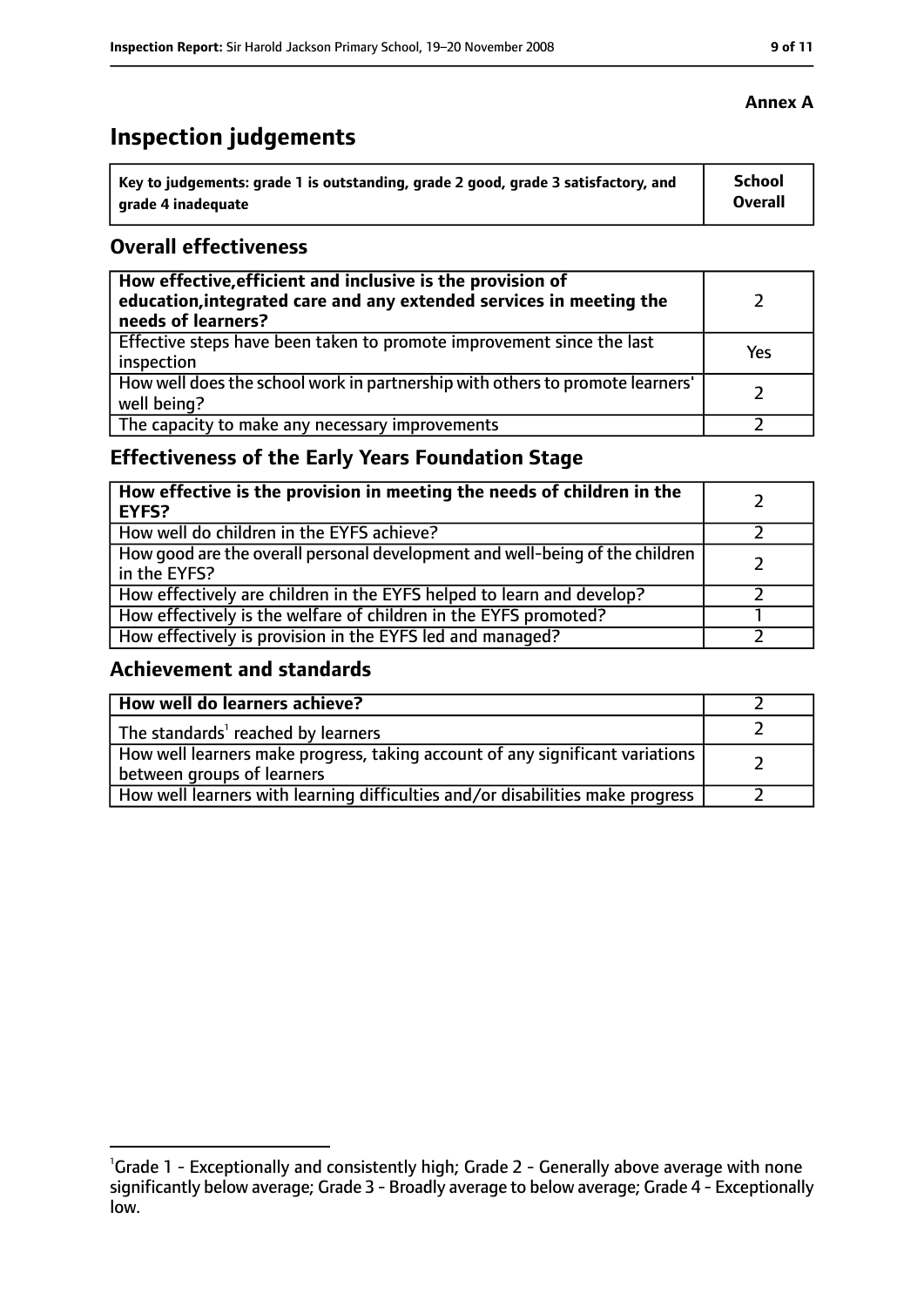# **Personal development and well-being**

| How good are the overall personal development and well-being of the<br>learners?                                 |  |
|------------------------------------------------------------------------------------------------------------------|--|
| The extent of learners' spiritual, moral, social and cultural development                                        |  |
| The extent to which learners adopt healthy lifestyles                                                            |  |
| The extent to which learners adopt safe practices                                                                |  |
| The extent to which learners enjoy their education                                                               |  |
| The attendance of learners                                                                                       |  |
| The behaviour of learners                                                                                        |  |
| The extent to which learners make a positive contribution to the community                                       |  |
| How well learners develop workplace and other skills that will contribute to<br>their future economic well-being |  |

# **The quality of provision**

| How effective are teaching and learning in meeting the full range of<br>learners' needs?              |  |
|-------------------------------------------------------------------------------------------------------|--|
| How well do the curriculum and other activities meet the range of needs and<br>interests of learners? |  |
| How well are learners cared for, quided and supported?                                                |  |

# **Leadership and management**

| How effective are leadership and management in raising achievement<br>and supporting all learners?                                              |           |
|-------------------------------------------------------------------------------------------------------------------------------------------------|-----------|
| How effectively leaders and managers at all levels set clear direction leading<br>to improvement and promote high quality of care and education |           |
| How effectively leaders and managers use challenging targets to raise standards                                                                 | フ         |
| The effectiveness of the school's self-evaluation                                                                                               |           |
| How well equality of opportunity is promoted and discrimination eliminated                                                                      |           |
| How well does the school contribute to community cohesion?                                                                                      |           |
| How effectively and efficiently resources, including staff, are deployed to<br>achieve value for money                                          |           |
| The extent to which governors and other supervisory boards discharge their<br>responsibilities                                                  |           |
| Do procedures for safequarding learners meet current government<br>requirements?                                                                | Yes       |
| Does this school require special measures?                                                                                                      | <b>No</b> |
| Does this school require a notice to improve?                                                                                                   | No        |